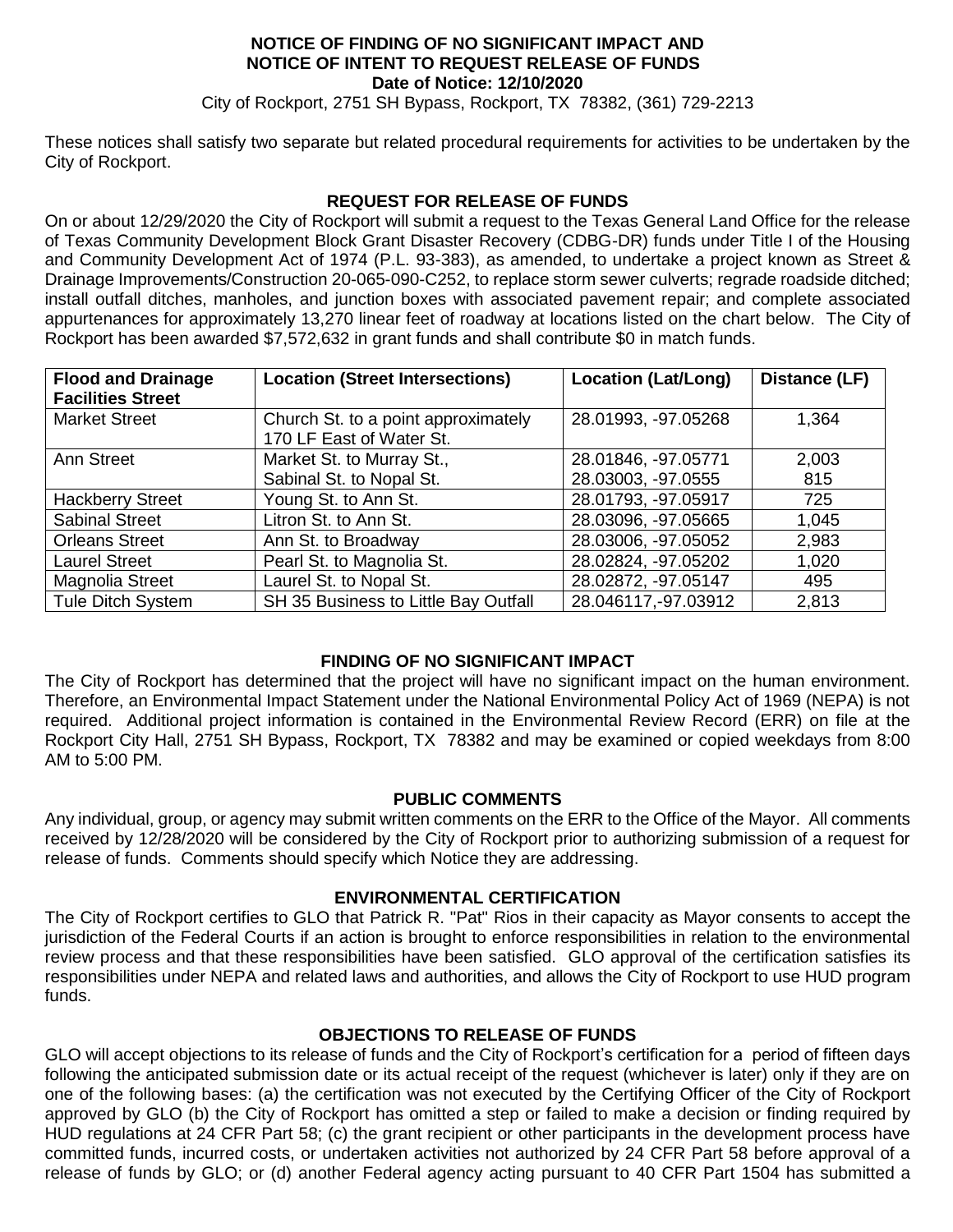written finding that the project is unsatisfactory from the standpoint of environmental quality. Objections must be prepared and submitted in accordance with the required procedures (24 CFR Part 58, Sec. 58.76) and shall be addressed to Texas General Land Office – Community Development and Revitalization at P.O. Box 12873, Austin, Texas 78711-2873. Potential objectors should contact GLO to verify the actual last day of the objection period.

Patrick R. "Pat" Rios, Mayor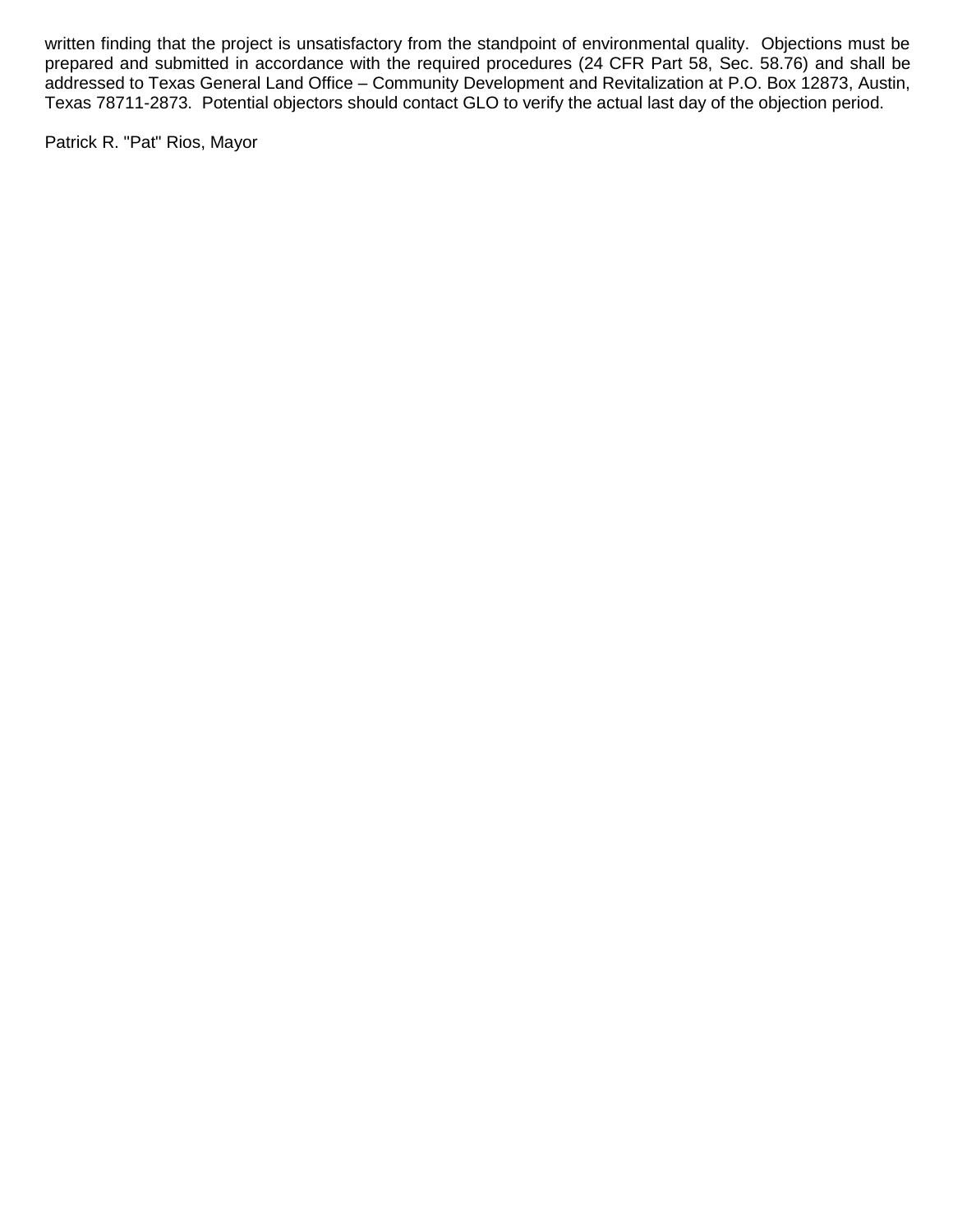#### **AVISO DE CONSTATACIÓN DE IMPACTO SIGNIFICATIVO Y AVISO DE INTENCIÓN DE SOLICITAR LA LIBERACIÓN DE FONDOS Fecha de notificación: 12/10/2020**

City of Rockport, 2751 SH Bypass, Rockport, TX 78382, (361) 729-2213

Estos avisos deberán satisfacer dos requisitos de procedimiento distintos pero relacionados con las actividades que deberá llevar a cabo la Ciudad de Rockport

## **SOLICITUD PARA LIBERACIÓN DE FONDOS**

En o cerca del 12/29/2020, la Ciudad de Rockport presentará una solicitud al Texas *General Land Office* para la liberación de fondos de *Texas Community Development Block Grant* bajo el Título I de la Ley de Vivienda y Ley de Desarrollo Comunitario de 1974 (PL 93-383), según enmendada, para llevar a cabo el proyecto conocido como mejora de la calle 20-065-090-C252 con el propósito de reemplazar alcantarillas de alcantarillado pluvial; rebajar el borde de la carretera abandonado; instalar zanjas de desagüe, pozos de registro y cajas de conexiones con la reparación del pavimento asociada; y accesorios asociados completos para aproximadamente 13,270 pies lineales de calzada en las ubicaciones enumeradas en la tabla a continuación. La Ciudad de Rockport recibió el premio \$7,572,632 en los fondos de la subvención y contribuirá con \$0.

| <b>Flood and Drainage</b><br><b>Facilities Street</b> | <b>Location (Street Intersections)</b> | <b>Location (Lat/Long)</b> | Distance (LF) |
|-------------------------------------------------------|----------------------------------------|----------------------------|---------------|
| <b>Market Street</b>                                  | Church St. to a point approximately    | 28.01993, -97.05268        | 1,364         |
|                                                       | 170 LF East of Water St.               |                            |               |
| Ann Street                                            | Market St. to Murray St.,              | 28.01846, -97.05771        | 2,003         |
|                                                       | Sabinal St. to Nopal St.               | 28.03003, -97.0555         | 815           |
| <b>Hackberry Street</b>                               | Young St. to Ann St.                   | 28.01793, -97.05917        | 725           |
| <b>Sabinal Street</b>                                 | Litron St. to Ann St.                  | 28.03096, -97.05665        | 1,045         |
| <b>Orleans Street</b>                                 | Ann St. to Broadway                    | 28.03006, -97.05052        | 2,983         |
| <b>Laurel Street</b>                                  | Pearl St. to Magnolia St.              | 28.02824, -97.05202        | 1,020         |
| Magnolia Street                                       | Laurel St. to Nopal St.                | 28.02872, -97.05147        | 495           |
| Tule Ditch System                                     | SH 35 Business to Little Bay Outfall   | 28.046117, -97.03912       | 2,813         |

## **DETERMINACIÓN DE NO IMPACTO SIGNIFICATIVO**

La Ciudad de Rockport ha determinado que el proyecto no tendrá un impacto significativo en el ambiente ambiente. Por lo tanto, no es necesaria una Declaración de Impacto Ambiental bajo la Ley de Política Ambiental Nacional de 1969 (NEPA, por sus siglas en inglés). Un Expediente de Revisión Ambiental (ERR, por sus siglas en inglés) que contiene información adicional del proyecto está disponible en la Ciudad de Rockport, 2751 SH Bypass, Rockport, TX 78382 y puede ser examinado o reproducido de lunes a viernes de 8:00 am a 5:00pm.

# **COMENTARIOS PÚBLICOS**

Cualquier individuo, grupo o agencia puede enviar comentarios escritos sobre el ERR a la Oficina del Mayor. Todo comentario recibido hasta 12/28/2020 será considerados por la Ciudad de Rockport antes de autorizar que se someta la solicitud de liberación de fondos. Los comentarios deben indicar a cuál aviso en específico responden.

## **CERTIFICACIÓN AMBIENTAL**

La Ciudad de Rockport certifica a la GLO que Patrick R. "Pat" Rios en su capacidad como Mayor da su consentimiento a aceptar la jurisdicción de las cortes federales si una acción legal fuera iniciada para hacer cumplir responsabilidades relacionadas al proceso de revisión ambiental y que estas responsabilidades se satisfagan. La aprobación de la certificación por parte de GLO satisface sus responsabilidades bajo NEPA, y las leyes y autoridades relacionadas, y permite que la Ciudad de Rockport utilice los fondos del programa HUD.

## **OBJECIONES A LA LIBERACIÓN DE FONDOS**

GLO aceptará objeciones a su liberación de fondos y la certificación por parte de la Ciudad de Rockport por un período de quince días a partir de la fecha anticipada de recibo o la fecha en que en efecto se reciba la solicitud de liberación de fondos (lo que ocurra más tarde) solamente si estas se basan en una de las siguientes posibles razones: (a) la certificación no fue firmada por el Oficial Certificador de la Ciudad de Rockport aprobado por GLO (b) la Ciudad de Rockport omitió un paso o no tomó una decisión o determinación que es requisito de la reglamentación de HUD en 24 CFR Parte 58; (c) el beneficiario de la subvención u otros participantes en el proceso